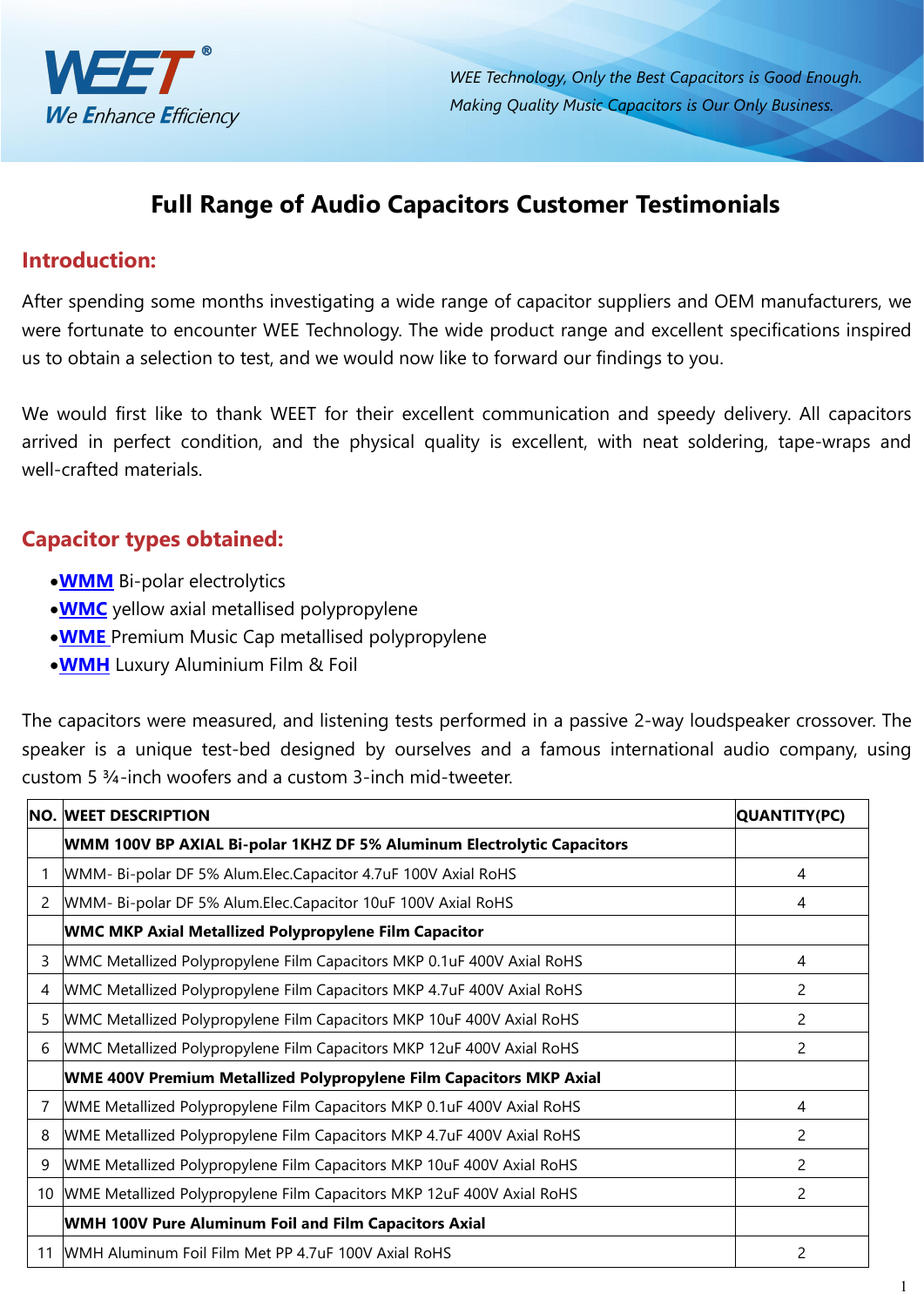

*WEE Technology,Only the Best Capacitors is Good Enough. Making Quality Music Capacitors is Our Only Business.*

### **Measurements:**

All 30 of the capacitors we obtained from WEET were measured with a calibrated Dayton Audio DATS setup. All capacitors were well within the specified manufacturing tolerances. The WMM bipolar electrolytic capacitors showed a maximum deviation of 6%, the WMC and WME metallised polypropylene capacitors were within 3% and the WMH aluminium foil capacitors within 2% of the target value.

We measured the average ESR, damping factor, Q and delta (loss angle) of the different types of capacitors in a 4.7uF value, at 1KHz as follows:

|            | ESR $(\Omega)$ | $DF(\%)$ |       | <b>Delta</b> ° |
|------------|----------------|----------|-------|----------------|
| <b>WMM</b> | 1.62           | 5.05     | 19.81 | 2.89           |
| <b>WMC</b> | 0.296          | 0.92     | 108   | 0.53           |
| <b>WME</b> | 0.29           | 0.91     | 109   | 0.52           |
| <b>WMH</b> | 0.27           | 0.9      | 110   | 0.51           |

These are very good values, and we were particularly impressed with the close tolerances and excellent consistency of the components.

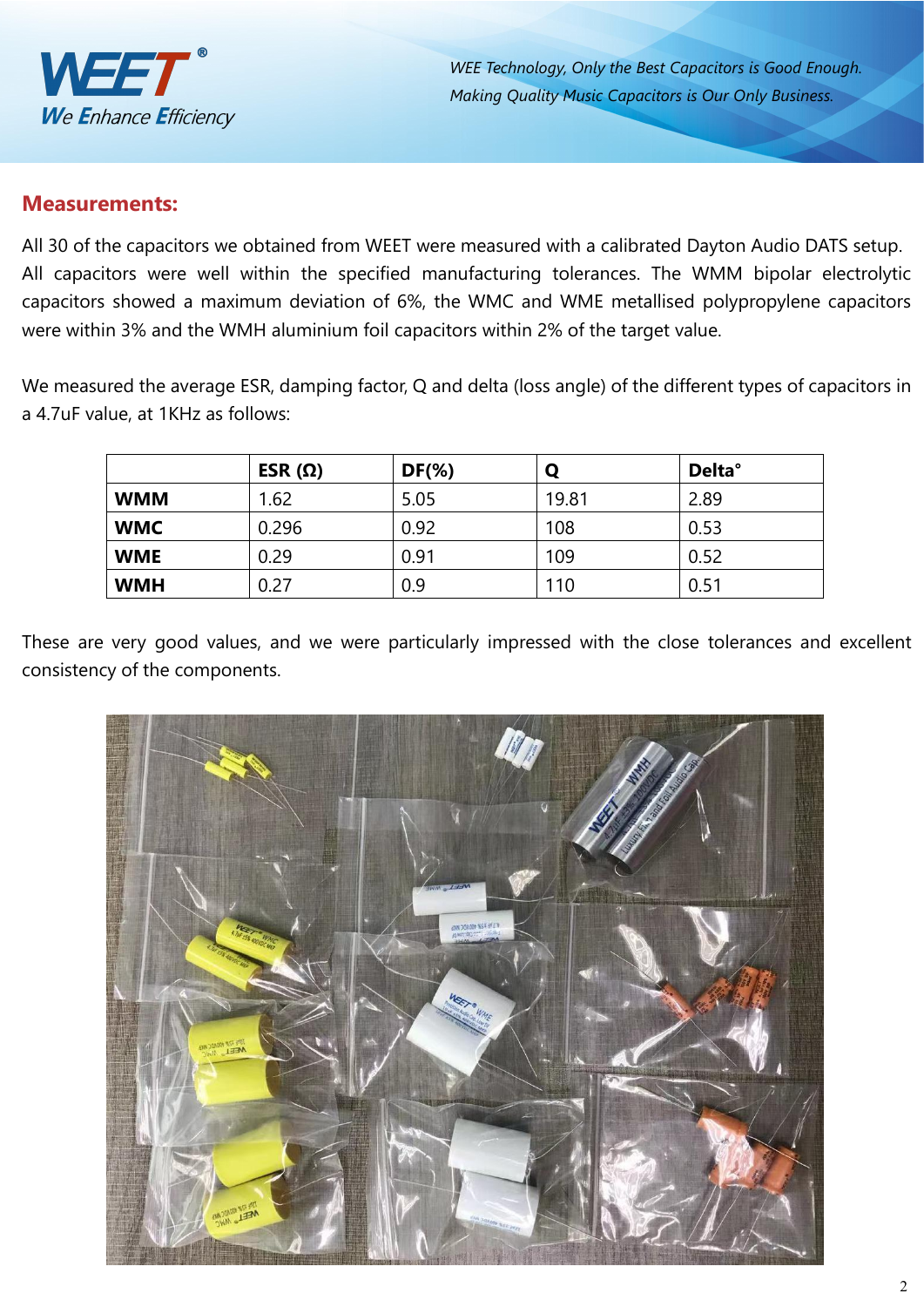

*WEE Technology, Only the Best Capacitors is Good Enough. Making Quality Music Capacitors is Our Only Business.*

## **Listening:**

#### *WMM:*

These very compact capacitors are ideal when large values are needed in a small space. Due to the higher ESR, a bipolar electrolytic capacitor is not usually an exact 'drop in' for a film capacitor in an existing crossover design, but are useful if the resistance can be accounted for in the design.

We tried the WMM in the shunt position of our 2-way test speaker's low-pass filter. Performance, as expected, was slightly 'softer' around the knee frequency, partly due to the altered resistance, but consistency was good. Bypassing the WMM with a 0.1uF metallised polypropylene appeared subjectively to reduce this effect. As they are very compact, made to a good tolerance and excellent value, we would recommend the WMM for situations where large capacitance values are needed, such as the bass leg of 3 / 4 / 5 way speakers, or low-frequency impedance-compensation networks. They will also make excellent replacements for old bipolar electrolytic components which have dried out and are no longer of the correct capacitance value.

#### *WMC:*

The WMC is a compact, inexpensive metallised polypropylene (MKP) type capacitor, and have slightly better performance than metallised polyester types.

Compared to the WMM bipolar electrolytic capacitors, the WMC subjectively appear to have a slightly 'cleaner' and more neutral sound with improved transients around the knee of the crossover frequency, probably due to the lower ESR and improved damping characteristics. Thanks to the compact size and modest price, these will be an ideal option for many inexpensive and modestly priced loudspeakers, and as shunt elements in the networks of more expensive loudspeaker designs.

#### *WME:*

The WME, like the WMC, is very compact, with an attractive white tape wrap. Performance and character are quite similar, but subjectively it appears to make further gains in transients through the crossover range where the capacitor has its greatest influence on the sound.

The WME is basically a very neutral capacitor thanks to the good basic design and excellent manufacturing consistency. It does not cause any significant colouration, unlike some poorly made capacitors where thiscan be an issue. It is ideally suited to midrange and high frequency crossover networks alike, and for the shunt elements in the networks of pricier loudspeakers. This is an excellent quality and very good value MKP capacitor that will work well in a wide range of systems, especially when an uncoloured sound is preferred.